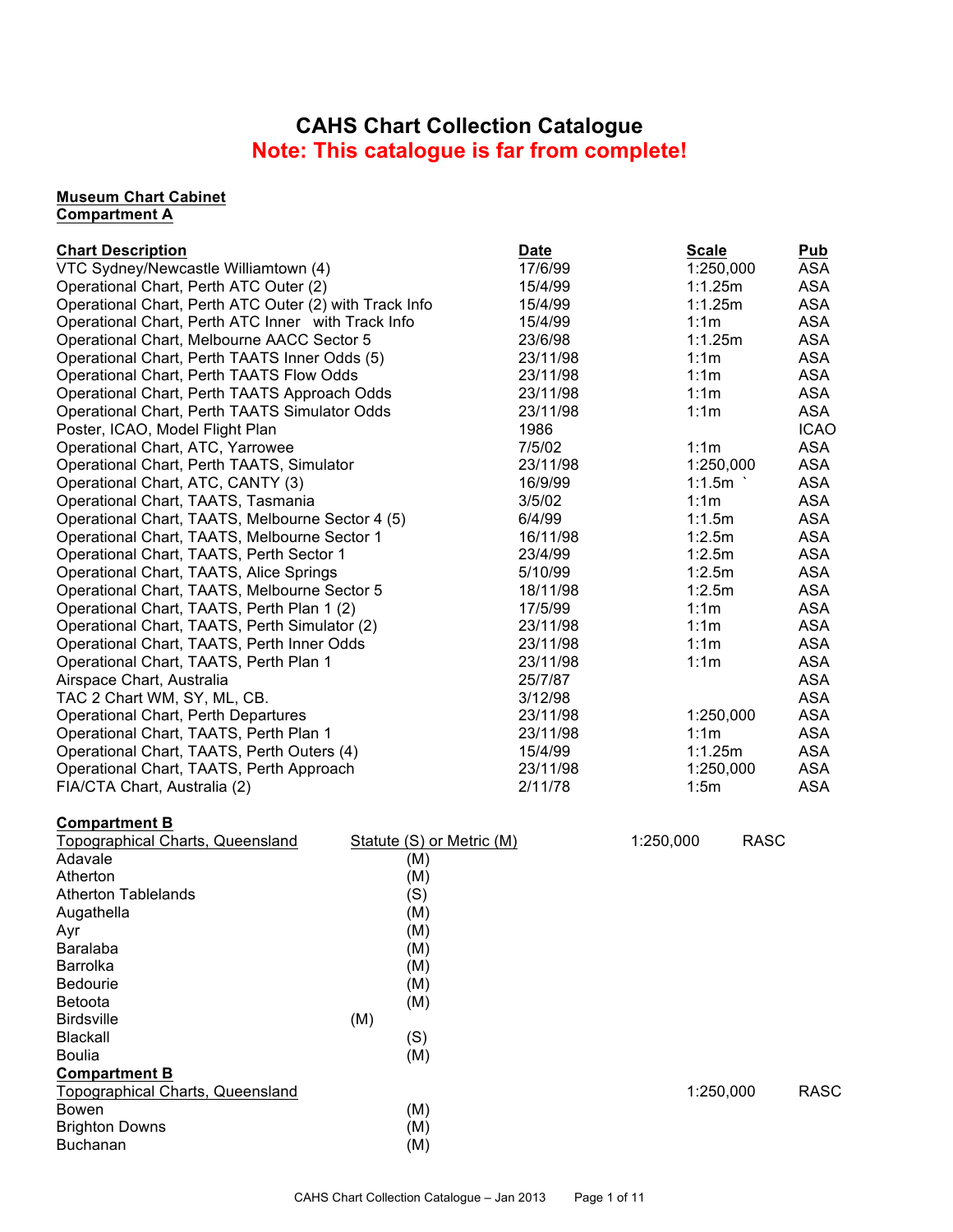| <b>Bulloo</b>                           |     | (M)        |  |                       |             |
|-----------------------------------------|-----|------------|--|-----------------------|-------------|
| Bundaberg                               |     | (M)        |  |                       |             |
| Burketown                               |     | (M)        |  |                       |             |
| Camooweal                               |     | (M)        |  |                       |             |
| Canterbury                              |     | (M)        |  |                       |             |
| Cape Melville                           |     | (M)        |  |                       |             |
| Cape Weymouth                           |     | (M)        |  |                       |             |
| Charleville                             |     | (M)        |  |                       |             |
| <b>Charters Towers</b>                  |     | (M)        |  |                       |             |
| Chinchilla                              | (M) |            |  |                       |             |
| <b>Clarke River</b>                     |     | (M)        |  |                       |             |
| Clermont                                | (M) |            |  |                       |             |
| Cloncurry                               | (M) |            |  |                       |             |
| Coen                                    |     | (M)        |  |                       |             |
| Connemara                               |     | (M)        |  |                       |             |
| Cooktown                                | (M) |            |  |                       |             |
| Croydon                                 |     | (S)        |  |                       |             |
| Croydon                                 |     | (M)        |  |                       |             |
| Cunnamulla                              |     | (M)        |  |                       |             |
| Dalby                                   |     | (M)        |  |                       |             |
| Dalby<br>Dirranbandi                    |     | (S)        |  |                       |             |
| Dobbyn                                  |     | (M)        |  |                       |             |
| Dobbyn                                  |     | (M)<br>(S) |  |                       |             |
| Donors Hill                             |     | (M)        |  |                       |             |
| Donors Hill                             |     | (S)        |  |                       |             |
| Duaringa                                |     | (M)        |  |                       |             |
| Duaringa                                |     | (S)        |  |                       |             |
| <b>Duchess</b>                          |     | (M)        |  |                       |             |
| <b>Duchess</b>                          |     | (S)        |  |                       |             |
| Durham Downs                            |     | (M)        |  |                       |             |
| Ebagoola                                | (M) |            |  |                       |             |
| Eddystone                               |     | (M)        |  |                       |             |
| Eddystone                               |     | (S)        |  |                       |             |
| Einasleigh                              |     | (M)        |  |                       |             |
| Einasleigh                              |     | (S)        |  |                       |             |
| Emerald                                 |     | (M)        |  |                       |             |
| Emerald                                 |     | (S)        |  |                       |             |
| Eromanga                                |     | (M)        |  |                       |             |
| Eulo                                    |     | (M)        |  |                       |             |
| Fraser Is                               |     | (S)        |  |                       |             |
| Galbraith                               | (S) |            |  |                       |             |
| Galbraith                               | (M) |            |  |                       |             |
| Galilee                                 |     | (M)        |  |                       |             |
| <b>Compartment B1</b>                   |     |            |  |                       |             |
| <b>Topographical Charts, Queensland</b> |     |            |  | 1:250,000             | <b>RASC</b> |
| Galilee                                 |     | (S)        |  |                       |             |
| Georgetown                              |     | (M)        |  |                       |             |
| Gilberton                               | (M) |            |  |                       |             |
| Gilberton                               | (S) |            |  |                       |             |
| Glenormiston                            |     | (M)        |  |                       |             |
| Goondiwindi                             |     | (S)        |  |                       |             |
| Goondiwindi                             |     | (M)        |  |                       |             |
| Gympie                                  |     | (M)        |  |                       |             |
| <b>Compartment B2</b>                   |     |            |  |                       |             |
| <b>Topographical Charts Queensland</b>  |     |            |  | 1:50,000 & 1m to lnch |             |
| <b>Abbot Point</b>                      |     | (S)        |  |                       |             |
|                                         |     |            |  |                       |             |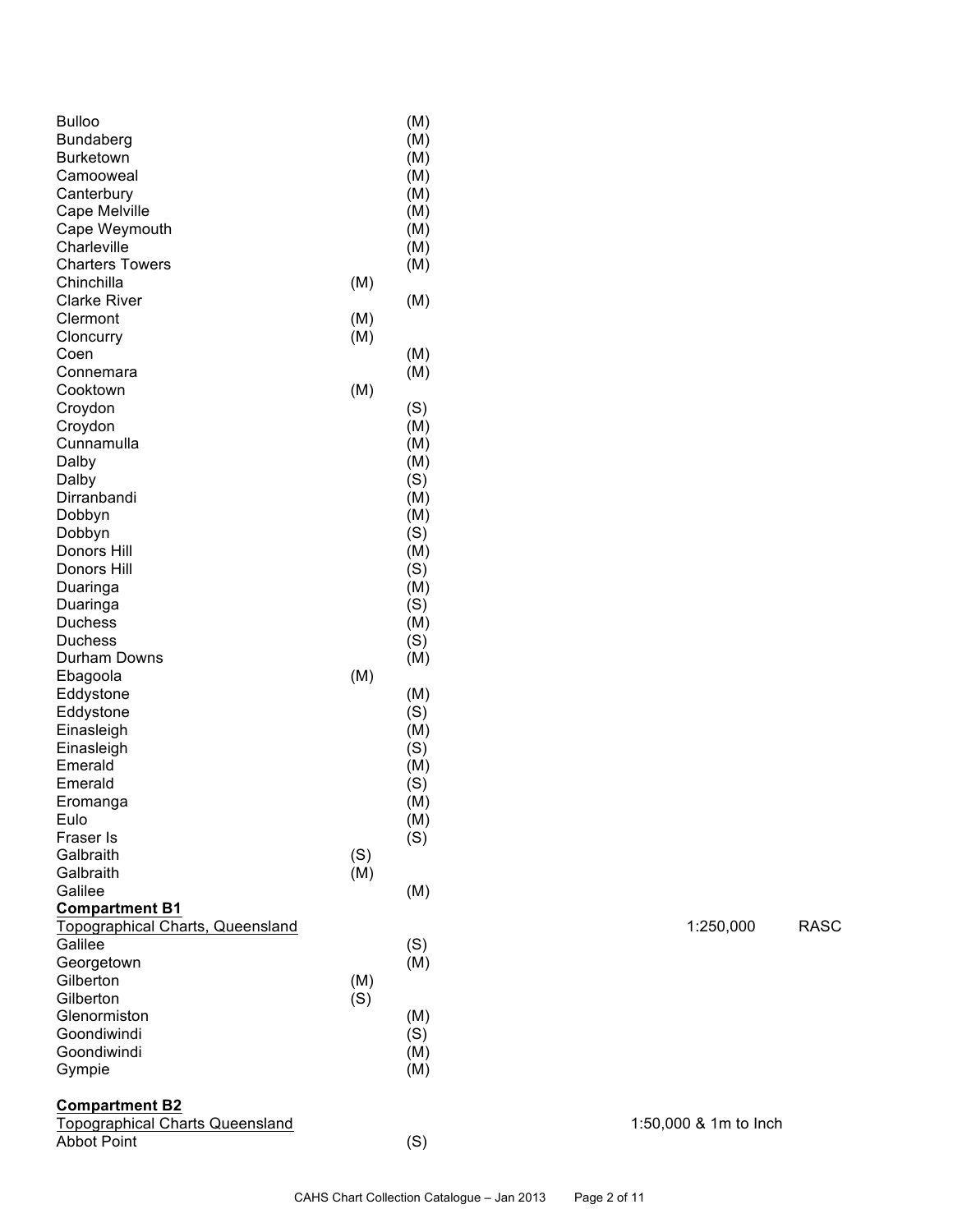| Anakie                                 |     | (S) |
|----------------------------------------|-----|-----|
| Ayr                                    |     | (S) |
| <b>Baffle</b>                          |     | (S) |
| Bajool                                 |     | (S) |
| Barmundoo                              |     | (M) |
| <b>Bayfield</b>                        |     | (S) |
| Bayfield                               |     | (M) |
| Beenleigh                              | (S) |     |
| <b>Biboohra</b>                        |     | (S) |
| Bigginden                              | (S) |     |
| <b>Blackbut</b>                        |     | (S) |
| Boemingen                              |     | (S) |
| <b>Bogie</b>                           |     | (S) |
| Boonara                                |     | (S) |
| Border Is                              |     | (S) |
| Bowen                                  |     | (S) |
| Bowenville                             |     | (S) |
| <b>Burleigh</b>                        |     | (M) |
| <b>Bustard Head</b>                    |     | (S) |
| <b>Brisbane</b>                        |     | (S) |
| <b>Broad Sound</b>                     |     | (S) |
| Caloundra                              |     | (S) |
| Cape Direction                         |     | (S) |
| Cape Townshend                         | (M) |     |
| Cape Weymouth                          |     | (S) |
| Cape York                              |     | (S) |
| Capricorn                              | (S) |     |
| Carmila                                |     | (S) |
| Cashmere                               |     | (S) |
| <b>Charters Towers</b>                 |     | (S) |
| <b>Cheviot Is</b>                      | (M) |     |
| Clare                                  |     | (S) |
| Clifton                                |     | (S) |
| Clinton                                |     | (S) |
| <b>Connors Range</b>                   |     | (S) |
| <b>Compartment B2</b>                  |     |     |
| <b>Topographical Charts Queensland</b> |     |     |
| Cooktown                               | (S) |     |
| Cooroy                                 |     | (S) |
| Cooyar                                 |     | (S) |
| Cordalba                               |     | (S) |
| Cressbrook                             |     | (S) |
| Crowsnest                              |     | (S) |
| Curtiss                                |     | (S) |
| Dalby                                  |     | (S) |
| Dallarnil                              |     | (S) |
| Dalrymple                              |     | (S) |
| Deeford                                |     | (S) |
| Dimbulah                               | (S) |     |
| Dotswood                               | (S) |     |
| Dugandan                               |     | (S) |
| Dumgree                                |     | (S) |
| Emerald                                |     | (S) |
| Evergreen                              |     | (S) |
| <b>Flinders</b>                        |     | (S) |
| Gaeta                                  |     | (S) |
| Gayndah                                |     | (S) |
| Gladstone                              |     | (S) |
|                                        |     |     |

1:50,000 & 1m to Inch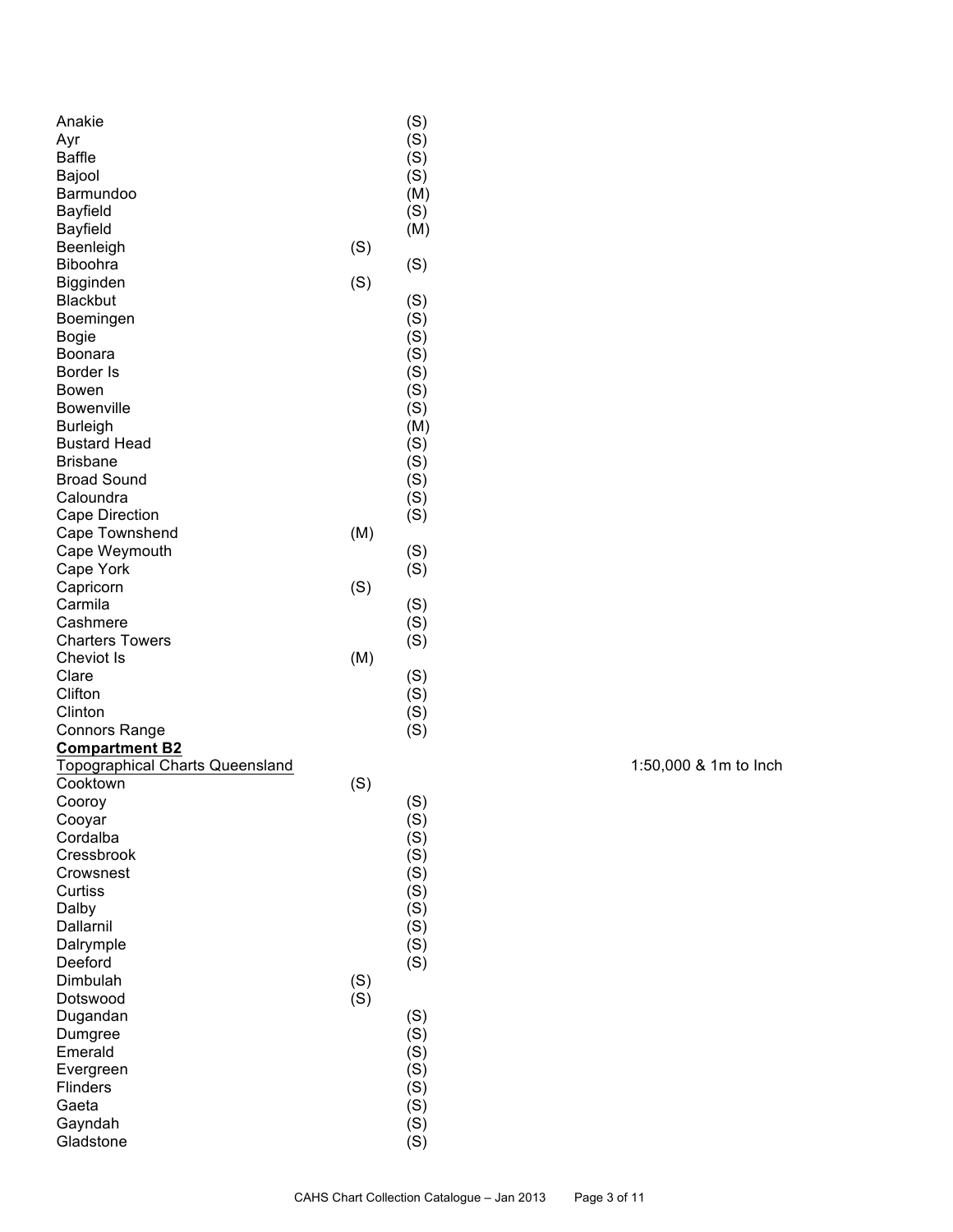| Glasshouse                                         |                                      | (S) |                            |
|----------------------------------------------------|--------------------------------------|-----|----------------------------|
| Gumlu                                              |                                      | (S) |                            |
| Gundiah                                            |                                      | (S) |                            |
| Gympie                                             |                                      | (S) |                            |
| Scale 1:25,000<br>Maleny (2)<br>Tamrookum<br>Witta |                                      |     | 1:25,000                   |
| High Altitude Aero Map<br>Carpentaria<br>Darwin    | <b>July 1957</b><br><b>July 1957</b> |     | 1:3,000,000<br>1:3,000,000 |

| <b>Compartment B3</b>                                                                |     |     |  |  |
|--------------------------------------------------------------------------------------|-----|-----|--|--|
| Miscellaneous Topographical Charts - Northern Territory Scale 1:250,000 or 1:253,440 |     |     |  |  |
| <b>Charlotte Waters</b>                                                              | (M) |     |  |  |
| <b>Cobourg Peninsular</b>                                                            |     | (S) |  |  |
| Darwin                                                                               |     | (S) |  |  |
| Melville Is                                                                          | (S) |     |  |  |
| Pine Creek                                                                           |     | (S) |  |  |
| Urapunga                                                                             | (S) |     |  |  |
| Scale 1:506,880 (S)                                                                  |     |     |  |  |
| Avon Downs                                                                           |     |     |  |  |
| <b>Brunette Downs</b>                                                                |     |     |  |  |
| <b>Charlotte Waters</b>                                                              |     |     |  |  |
| Darwin                                                                               |     |     |  |  |
| Delamare                                                                             |     |     |  |  |
| (The) Granites                                                                       |     |     |  |  |
| Huckitta                                                                             |     |     |  |  |
| Lake Amadeus                                                                         |     |     |  |  |
| <b>McArthur River</b>                                                                |     |     |  |  |
| Mount Doreen                                                                         |     |     |  |  |
| Simpson Desert                                                                       |     |     |  |  |
| <b>Tennant Creek</b>                                                                 |     |     |  |  |
| Scale 1:3,000,000                                                                    |     |     |  |  |
| Darwin                                                                               |     |     |  |  |
| Carpentaria                                                                          |     |     |  |  |
| 1:50,000 and 1:63,360 Topographical Charts Northern Territory                        |     |     |  |  |
|                                                                                      |     |     |  |  |
| <b>Alligator Point</b><br>(M)                                                        |     |     |  |  |
|                                                                                      |     |     |  |  |

| Alligator Point        |     | (M) |
|------------------------|-----|-----|
| Anson Bay              |     | (S) |
| Anson Bay              |     | (M) |
| <b>Batchelor</b>       | (M) |     |
| <b>Batchelor</b>       | (S) |     |
| <b>Burnside</b>        |     | (M) |
| <b>Burrell's Creek</b> |     | (M) |
| <b>Bynoe Harbour</b>   |     | (M) |
| Cape Hotham            |     | (S) |
| Cape Hotham            |     | (M) |
| Charles Point (2)      | (M) |     |
|                        |     |     |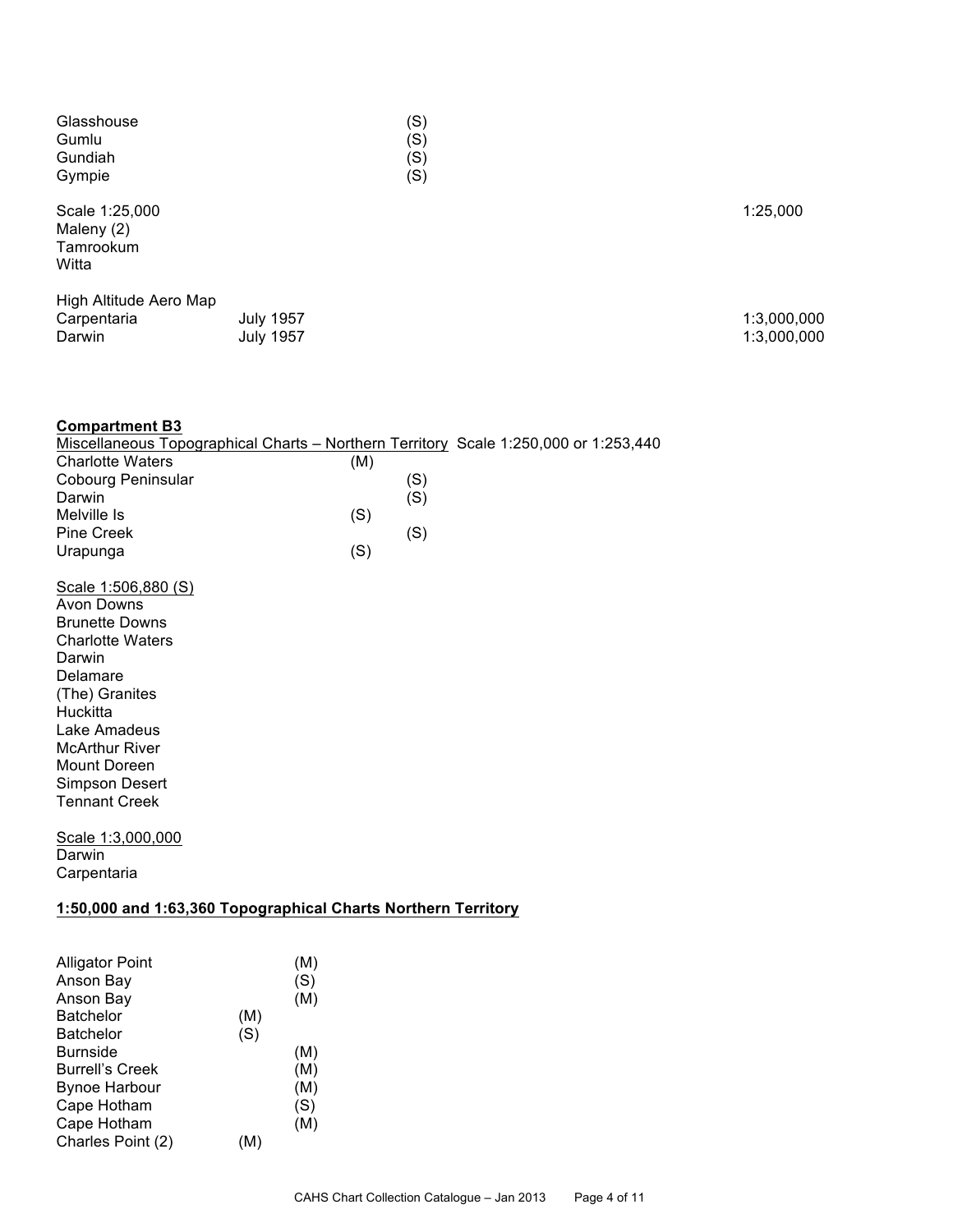|     | (S) |
|-----|-----|
|     | (S) |
|     | (S) |
|     | (S) |
|     | (M) |
|     | (S) |
|     | (M) |
|     | (M) |
|     | (S) |
|     | (S) |
|     | (M) |
|     | (M) |
|     | (M) |
|     | (S) |
|     | (M) |
|     | (M) |
|     | (M) |
|     | (S) |
|     | (S) |
|     | (M) |
|     | (M) |
|     | (M) |
|     | (M) |
|     | (S) |
|     | (M) |
|     | (M) |
|     | (S) |
|     | (M) |
|     | (M) |
| (S) |     |
|     | (M) |
| (S) |     |
|     | (M) |
|     |     |

# **Cabinet C**

| World Aeronautical Chart ICAO Scale 1:1,000,000 |      |      |  |  |
|-------------------------------------------------|------|------|--|--|
| Melville Is                                     | 3099 |      |  |  |
| Cape Wessel                                     |      | 3098 |  |  |
| <b>Torres Strait</b>                            |      | 3097 |  |  |
| <b>Brunswick Bay</b>                            |      | 3108 |  |  |
| Darwin                                          |      | 3109 |  |  |
| Groote Eylandt                                  |      | 3110 |  |  |
| Cooktown                                        | 3112 |      |  |  |
| <b>Broome</b>                                   |      | 3223 |  |  |
| <b>Halls Creek</b>                              |      | 3222 |  |  |
| <b>Newcastle Waters3221</b>                     |      |      |  |  |
| Normanton                                       |      | 3220 |  |  |
| Townsville                                      |      | 3219 |  |  |
| Hammersley Range                                |      | 3229 |  |  |
| Oakover River                                   |      | 3230 |  |  |
| Lake Mackay                                     |      | 3231 |  |  |
| Alice Springs                                   |      | 3232 |  |  |
| Cloncurry                                       | 3233 |      |  |  |
| Clermont                                        | 3234 |      |  |  |
| Rockhampton                                     |      | 3235 |  |  |
| Meekatharra                                     |      | 3346 |  |  |
| Wiluna                                          |      | 3345 |  |  |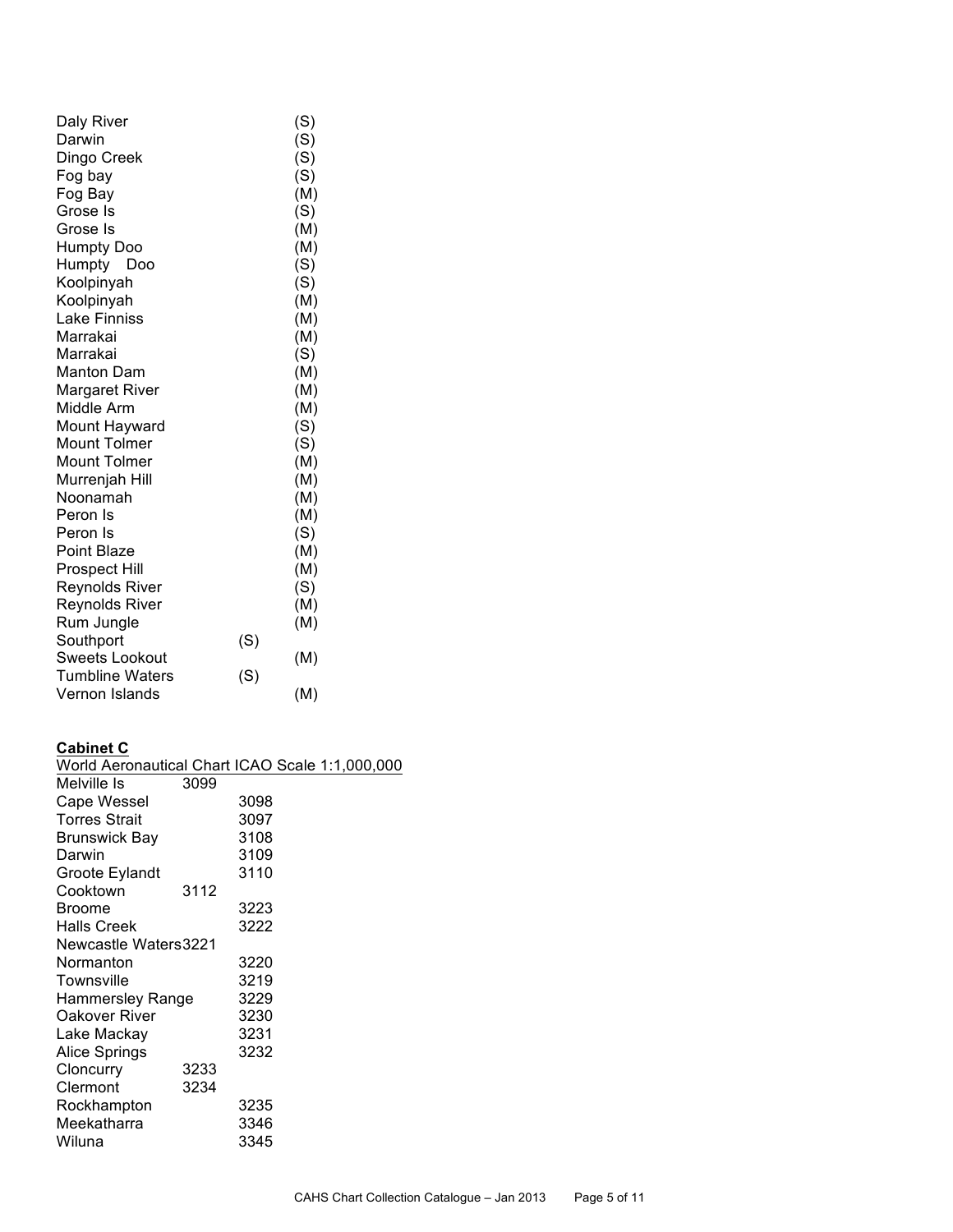| Petermann Ranges |      | 3344 |
|------------------|------|------|
| Oodnadatta       |      | 3343 |
| Cooper Creek     |      | 3342 |
| Charleville      |      | 3341 |
| <b>Brisbane</b>  |      | 3340 |
| Perth            |      | 3351 |
| Kalgoorlie       | 3352 |      |
| Nullabor Plain   |      | 3353 |
| Tarcoola         |      | 3354 |
| Broken Hill      |      | 3355 |
| Bourke           |      | 3356 |
| Armidale         | 3357 |      |
| Lord Howe Is     |      | 3358 |
| Norfolk Is       | 3359 |      |
| Albany           |      | 3462 |
| Esperance        |      | 3461 |
| Port Augusta     |      | 3459 |
| Adelaide         |      | 3458 |
| Canberra         |      | 3457 |
| Sydney           |      | 3456 |
| Hamilton         | 3469 |      |
| Melbourne        |      | 3470 |
| Tasmania         | 3556 |      |

#### **Cabinet C**

Australia General Reference map, with Railway Overlay 1:5,000,000 1:5,000,000 SW Australia and Tasmania 40 Miles to 1 inch

ONC Series 1:1,000,000<br>M-13 PNG, Indonesia

- M-13 PNG, Indonesia<br>M-14 PNG, Solomon Is
- PNG, Solomon Is
- M-15 PNG, Solomon Is, Nauru
- N-14 Australia, PNG, Indonesia<br>N-15 PNG, Solomon Is
- N-15 PNG, Solomon Is<br>N-16 New Hebrides, Sa
- New Hebrides, Santa Cruz Is, Solomon Is

Republic of NAURU (Large Scale)

RAAF 1:1m Mercator projection Manokwary Feb/45

RAAF 1:1m Mercator projection

| Sheet                  |               |
|------------------------|---------------|
| A7 New Guinea          | Oct/43        |
| A8 Momote              | Nov/44        |
| A9 Kavieng             | Dec/44        |
| <b>B6 Dutch NG</b>     | Dec/43        |
| B8 Lae                 | Aug/44        |
| <b>B9 New Britain</b>  | Oct/44        |
| C6 Coburg Peninsular   | Feb/44        |
| C8 Port Moresby Oct/44 |               |
| C9 Milne Bay           | Jun/44        |
| D5 Wyndham             | Feb/45        |
| D6 Darwin              | Apr/44        |
| D8 Cooktown            | <b>Jul/44</b> |
| E4 Broome              | Jun/45        |
|                        |               |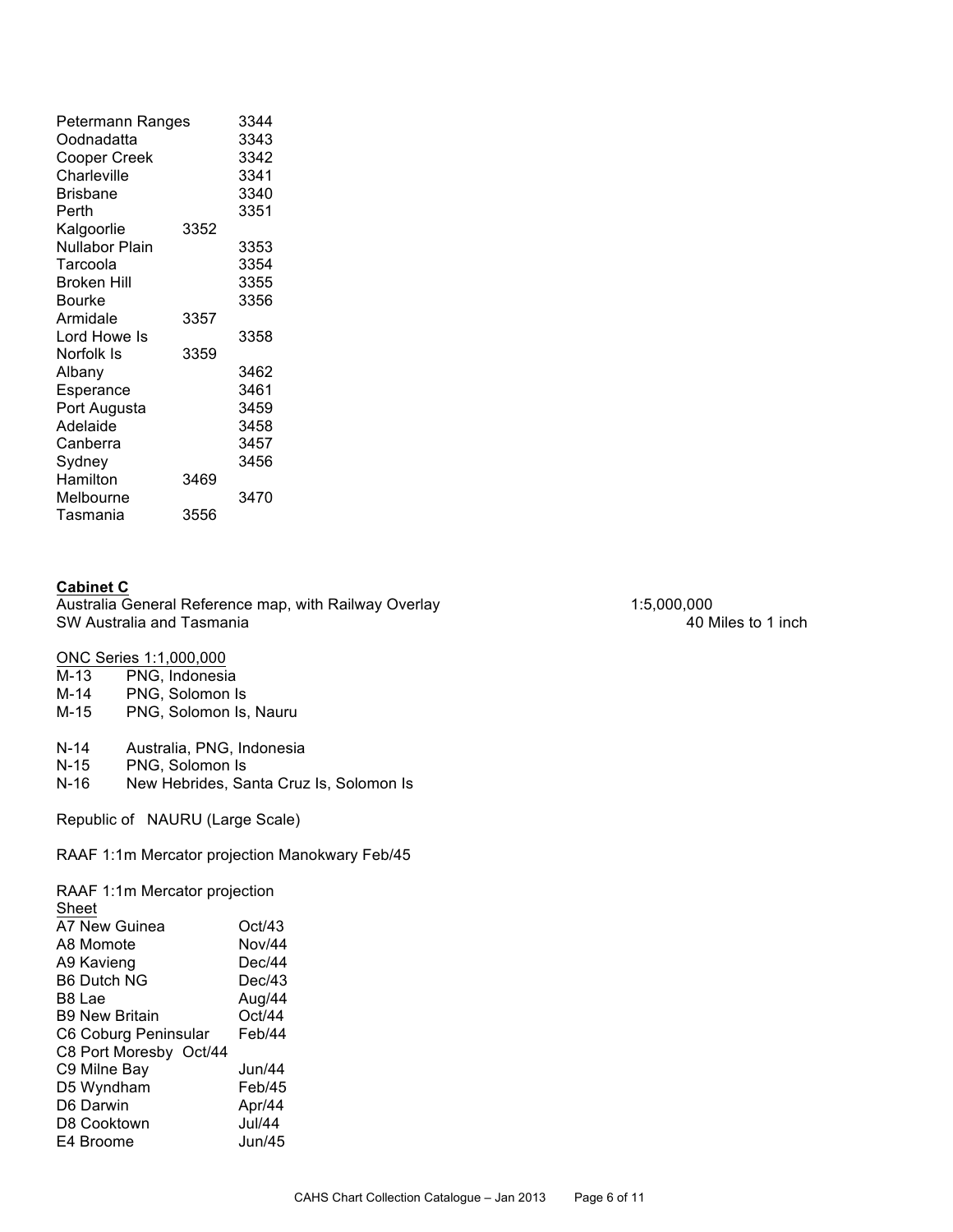| <b>E6 Newcastle Waters</b> | Feb/44 |
|----------------------------|--------|
| <b>E5 Halls Creek</b>      | Nov/44 |
| <b>E7 Normanton</b>        | Mar/44 |
| <b>E8 Townsville</b>       | Jun/44 |
| F <sub>3</sub> Onslow      | Nov/44 |
| F4 Port Hedland            | Aug/44 |
| F5 Tanami                  | Jun/45 |
| F6 Barrow Creek Aug/44     |        |
| F9 Rockhampton Jul/44      |        |
| G3 Carnarvon               | Jul/45 |
| G4 Wiluna                  | May/44 |
| G5 Mt Squires              | May/44 |
| G6 Kulgera                 | Feb/44 |
| <b>G7 Birdsville</b>       | Mar/44 |
| <b>G8 Blackall</b>         | Sep/43 |
| F7 Cloncurry               | Jul/45 |
| F8 Longreach               | Nov/44 |
|                            |        |

### H3

| H3 Geraldton  | Dec/49 |
|---------------|--------|
| H4 Kalgoorlie | Jul/45 |
| J3 Perth      | Apr/50 |

## **Cabinet D**

| oapniet D                            |                                         |
|--------------------------------------|-----------------------------------------|
|                                      | <b>Topographical Charts NSW and ACT</b> |
| Scale 1:50,000                       |                                         |
| Bala                                 | (M)                                     |
| <b>Ballina</b>                       | (M)                                     |
| <b>Ballina</b>                       | (S)                                     |
| <b>Bare Point</b>                    | (S)                                     |
| <b>Bathurst</b>                      | (S)                                     |
| <b>Batlow</b>                        | (S)                                     |
| <b>Bellbrook</b>                     | (S)                                     |
| Bendethera                           | (M)                                     |
| Bendoura                             | (M)                                     |
| Bethungra                            | (M)                                     |
| <b>Bim Beri East</b>                 | (S)                                     |
| <b>Bim Beri</b>                      | (M)                                     |
| <b>Blayney</b>                       | (S)                                     |
| Bonalbo                              | (S)                                     |
| Bonalbo                              | (M)                                     |
| Boorowa                              | (M)                                     |
| Bowra                                | (S)                                     |
| Braidwood                            | (S)                                     |
| Braidwood                            | (M)                                     |
| <b>Bredbo</b>                        | (M)                                     |
| <b>Brindabella</b>                   | (S)                                     |
| <b>Brindabella</b>                   | (M)                                     |
| <b>Brockelhurst</b>                  | (S)                                     |
| <b>Broken Bay</b>                    | (S)                                     |
| <b>Bushgrove</b><br><b>Bula Dela</b> | (S)                                     |
| <b>Bulla</b>                         | (S)                                     |
|                                      | (M)<br>(M)                              |
| Bungendore                           |                                         |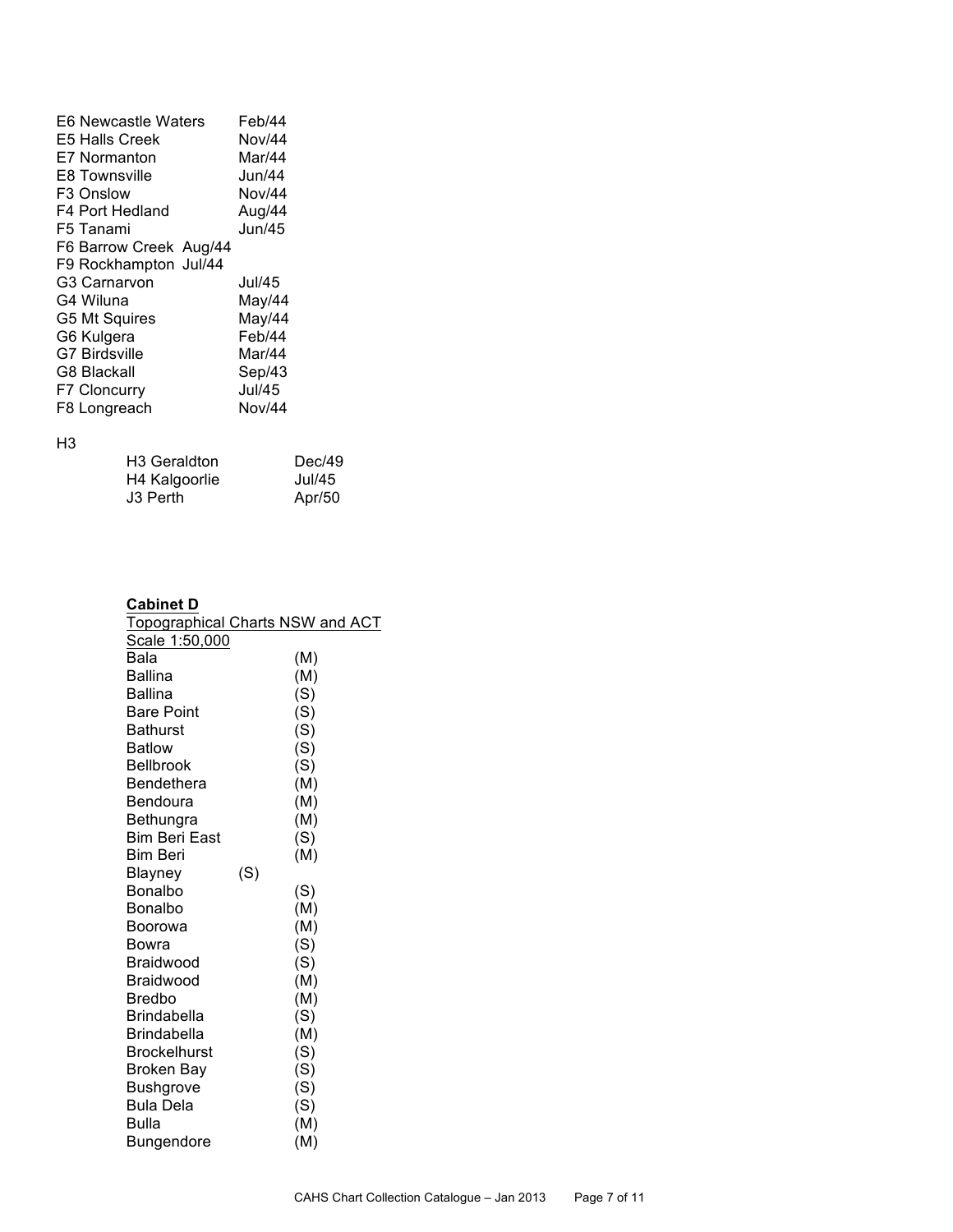| Buraja               | (S) |
|----------------------|-----|
| Byron bay            | (S) |
| <b>Byron Bay</b>     | (M) |
| Cabramurra           | (S) |
| Camberwell           | (S) |
| Camden               | (S) |
| Camden Haven (S)     |     |
| Canberra             | (S) |
| Canowindra           | (S) |
| <b>Captains Flat</b> | (M) |
| Casino               | (M) |
| Cessnock             | (S) |
| Clive                | (S) |
| Coaldale             | (S) |
| Coffs Harbour        | (S) |
| Coffs Harbour        | (M) |
| Collingullie         | (M) |
| Comboyne             | (S) |

| Coolac<br>Cootamundra<br>Corang<br>Coricudgy<br>Cotter<br>Cowarral<br>Cowra |     | (M)<br>(M)<br>(M)<br>(M)<br>(M)<br>(S)<br>(S) |
|-----------------------------------------------------------------------------|-----|-----------------------------------------------|
| Cudgen<br>Cumberland                                                        | (M) | (S)                                           |
| Cundle                                                                      |     | (S)                                           |
| Currango                                                                    |     | (M)                                           |
| Currarong                                                                   |     | (M)                                           |
| Dorrico                                                                     | (S) |                                               |
| Doyle's Creek                                                               |     | (M)                                           |
| Drake                                                                       |     | (S)                                           |
| Dubbo                                                                       |     | (S)                                           |
| Dungog                                                                      | (S) |                                               |
| Eucumbine                                                                   |     | (S)                                           |
| Ettrick                                                                     |     | (M)                                           |
| Frampton                                                                    |     | (M)                                           |
| Frogmore                                                                    |     | (M)                                           |
| Geehi                                                                       |     | (S)                                           |
| Gladstone                                                                   |     | (S)                                           |
| Glen Alice                                                                  |     | (M)                                           |
| <b>Glen Davis</b>                                                           |     | (M)                                           |
| <b>Glen Gallic</b><br>Glen Reagh                                            |     | (M)                                           |
| Gloucester                                                                  |     | (S)<br>(S)                                    |
| Goodradigbee                                                                |     | (M)                                           |
| Gosford & Norahville                                                        |     | (S)                                           |
| Goulburn                                                                    |     | (S)                                           |
| Grafton                                                                     | (S) |                                               |
| Grevillia                                                                   |     | (M)                                           |
| Gundagai                                                                    |     | (M)                                           |
| Hall                                                                        |     | (M)                                           |
| Harden                                                                      |     | (M)                                           |
| <b>Howes Valley</b>                                                         |     | (M)                                           |
|                                                                             |     |                                               |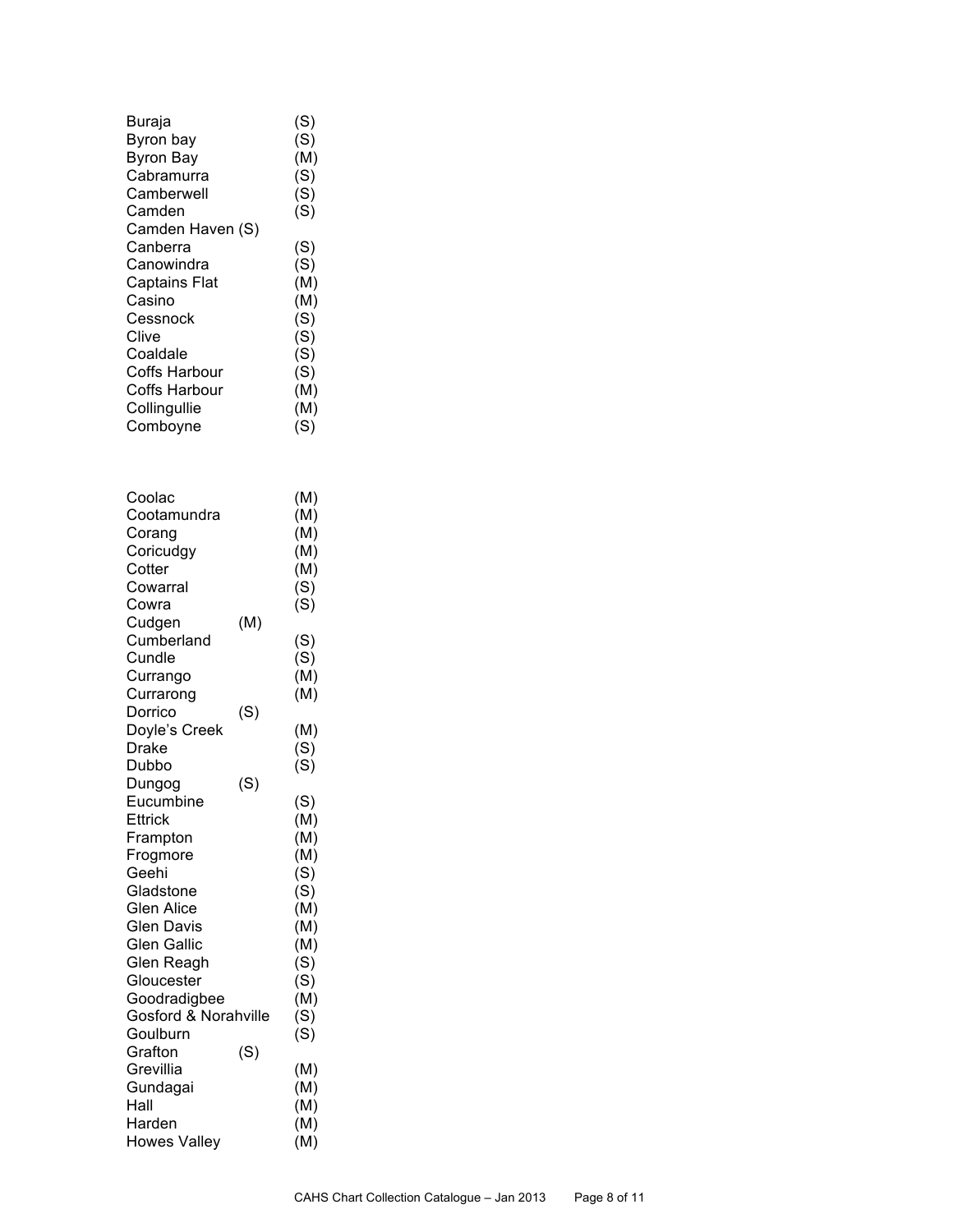| Howlong            |     | (S) |
|--------------------|-----|-----|
| Indi               |     | (S) |
| Jenolan            | (S) |     |
| Jerangle           |     | (M) |
| Jervis Bay         |     | (S) |
| Jervis Bay         |     | (M) |
| Jindabyne          |     | (S) |
| Jugiong            | (M) |     |
| Junee              |     | (M0 |
| Katoomba           |     | (S) |
| Kempsey            |     | (S) |
| Kiama              |     | (S) |
| Korogoro Point (S) |     |     |
| Kosciusko          |     | (S) |
| Krambach           |     | (S) |
| Lake Bathurst      |     | (S) |
| Lake Bathurst      |     | (M) |
| Lake George        |     | (S) |
| Lake George        |     | (M) |
| Lake Macquarie(S)  |     |     |
| Lismore            | (M) |     |
| Liverpool          |     | (S) |
| MacLean            |     | (S) |
| Manar              |     | (M) |
| Mellong            | (M) |     |
| Michelago West(S)  |     |     |
| Michelago          |     | (M) |
| Milvale            | (M) |     |
| Mittagong          |     | (S) |
| Monogarie          |     | (M) |
| Mooraback          |     | (S) |
| Morisset           |     | (S) |
| Morna Point        |     | (S) |
| Moruya             | (S) |     |
| Mount Lindsay      | (S) |     |
| Murwillumbah       |     | (S) |
| Murwillumbah       |     | (M) |
| Muswellbrook       |     | (S) |
| Nambucca           |     | (S) |
| Nangus             | (M) |     |
| Nerriga            | (M) |     |
| Newcastle          |     | (S) |
| Nimbin             | (S) |     |
| Nimbin             | (M) |     |
| Nimmo              | (S) |     |
| Norrie'<br>s Head  |     | (S) |
| Nowra              |     | (S) |
| Nowra              |     | (M) |
| Nymboida           |     | (S) |
| Oallen             |     | (M) |
| Oberon             |     | (S) |
| Olinda             |     | (M) |
| Orange             |     | (S) |
| Paterson           |     | (S) |
| Port hacking       |     | (S) |
| Port Macquarie (S) |     |     |
| Port Stephens      |     | (S) |
| Putty              |     | (M) |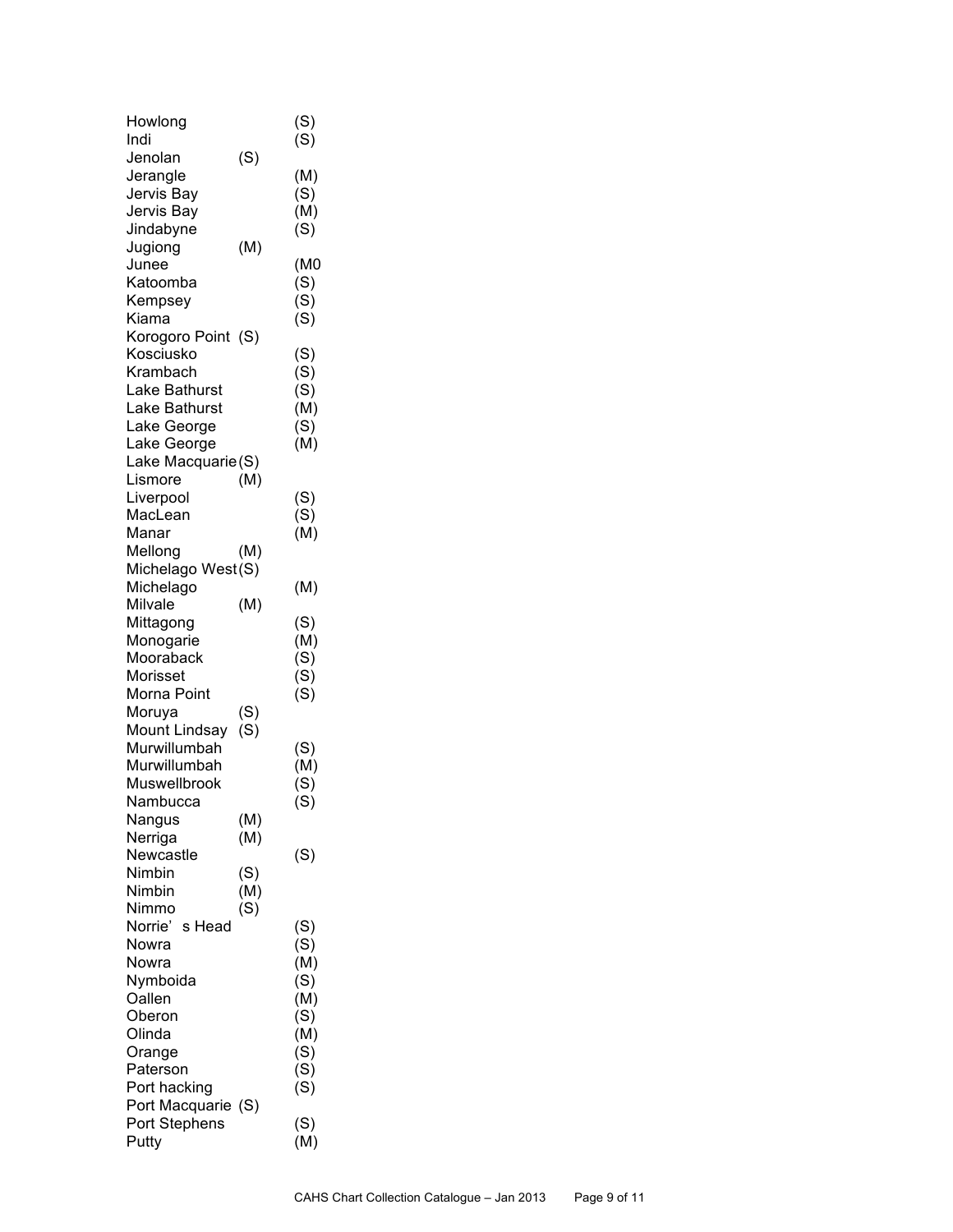| Rosebank            |     | (M) |
|---------------------|-----|-----|
| <b>St Albans</b>    |     | (S) |
| Scone               |     | (S) |
| <b>Seal Rocks</b>   |     | (S) |
| Sebastopol          |     | (M) |
| Singleton           |     | (S) |
| Sydney              | (S) |     |
| Tabulam             |     | (S) |
| Tabulam             |     | (M) |
| Tamworth            |     | (S) |
| Tantangara          |     | (M) |
| Temora              | (M) |     |
| Tenterfield         |     | (S) |
| Thudungra           |     | (M) |
| Tianjara            |     | (M) |
| Tocumwal            |     | (S) |
| Toolijooa           |     | (M) |
| Tooma               |     | (S) |
| <b>Trial Bay</b>    |     | (S) |
| Tumorrama           |     | (M) |
| Tuncurry            |     | (S) |
| Ulladulla           |     | (M) |
| Umburra             |     | (M) |
| <b>Upper Cotter</b> |     | (S) |
| Wagga Wagga         |     | (S) |
| Wagga Wagga         |     | (M) |
| Wallangarra         |     | (S) |
| Wallerawang         |     | (S) |
| Wantabadgery        |     | (M) |
| Windsor             |     | (S) |
| Wingham             |     | (S) |
| Wollongong          |     | (S) |
| Wombat              |     | (M) |
| Woodburn            |     | (S) |
| Woodenbong          |     | (M) |
| Woolgoolga          |     | (S) |
| Woolooma<br>Yaduk   |     | (S) |
|                     |     | (M) |
| Young               |     | (M) |

#### **Cabinet D**

Miscellaneous Topographical Charts – NSW Scale 1:100,000 **Cessnock** Jacobs River Lismore Newcastle Orange Scale 1:250,000 (M) 1:253,440 (S)

| <b>ULAIG I.LUU,UUU (IVI)</b> |     | ن∖ ∪ <del>רד</del> ,טט∠.ו |
|------------------------------|-----|---------------------------|
| Canberra                     |     | (S)                       |
| Deniliquin                   |     | (S)                       |
| Hastings                     |     | (S)                       |
| Inverell                     | (S) |                           |
| Jerilderie                   |     | (S)                       |
| <b>Newcastle</b>             |     | (S)                       |
|                              |     |                           |